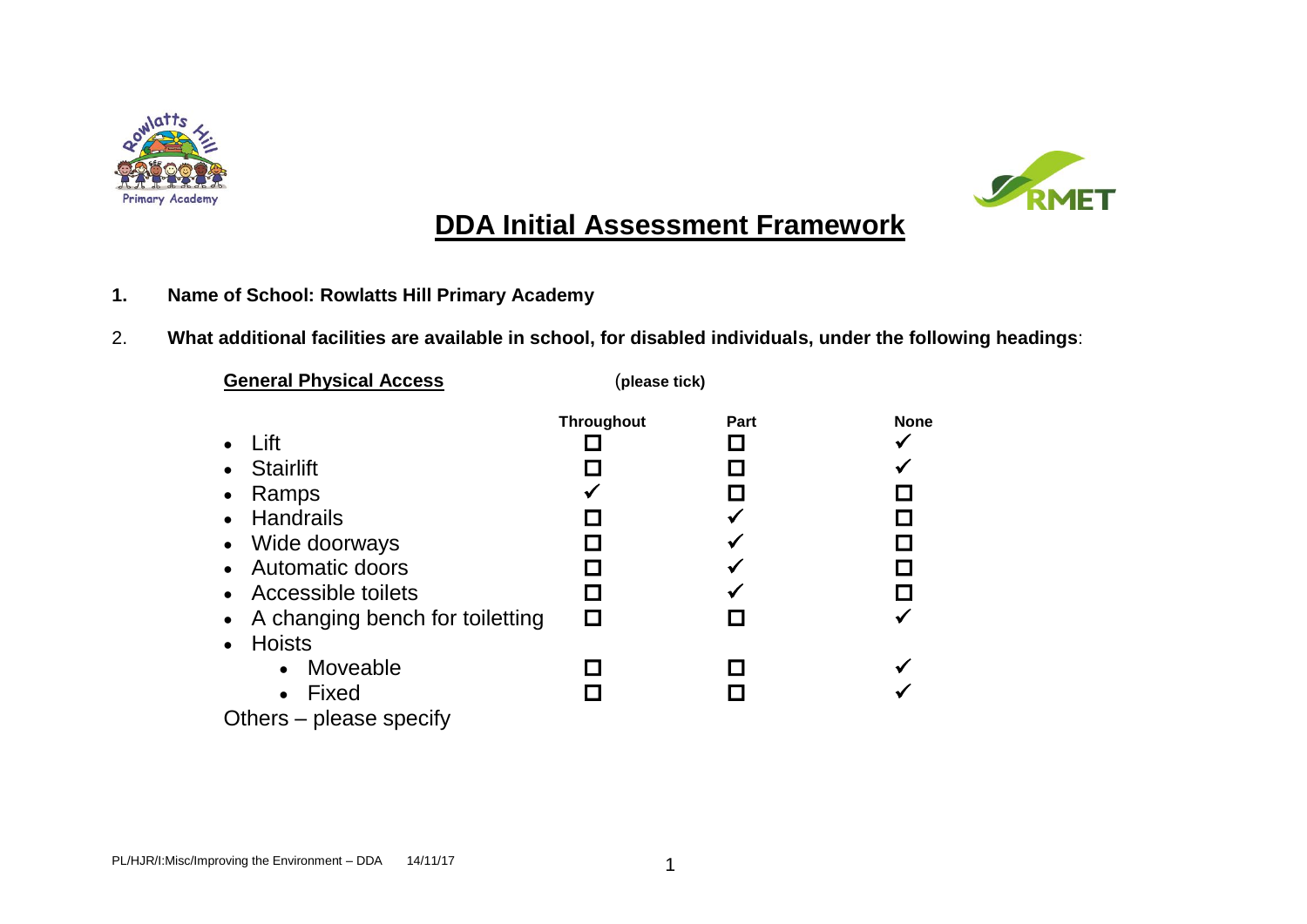|     | <b>Section 2: Main Approach</b>                                                                                                                                                                                                                           |            |         |           |                                                                                      |
|-----|-----------------------------------------------------------------------------------------------------------------------------------------------------------------------------------------------------------------------------------------------------------|------------|---------|-----------|--------------------------------------------------------------------------------------|
|     |                                                                                                                                                                                                                                                           | Yes or N/A | Partial | <b>No</b> | Your comments                                                                        |
| 2.1 | If there is a visitor parking within the school<br>site, does it include designated accessible<br>bays for disabled drivers?<br>('Yes' = adequate; 'Partial' = minor changes<br>required; 'No' = substantial adaptations<br>required.)                    | Yes        |         |           | Marked space adjacent to<br>reception, marked space in visitor<br>car park.          |
| 2.2 | If there is no parking on site, can a vehicle<br>get close to the main entrance to allow a<br>disabled person to be dropped off?<br>('Yes' = adequate; 'Partial' = minor changes<br>required; 'No' = substantial adaptations<br>required.)                | N/A        |         |           |                                                                                      |
| 2.3 | Is the route from the site entrance suitable<br>for wheelchair users? (e.g. approx. 1.2m)<br>path width, firm and even surface, drop<br>kerbs).<br>('Yes' = adequate; 'Partial' = minor changes<br>required; 'No' = substantial adaptations<br>required.) | Yes        |         |           | Marked space adjacent to<br>reception has drop kerb and easy<br>access to reception. |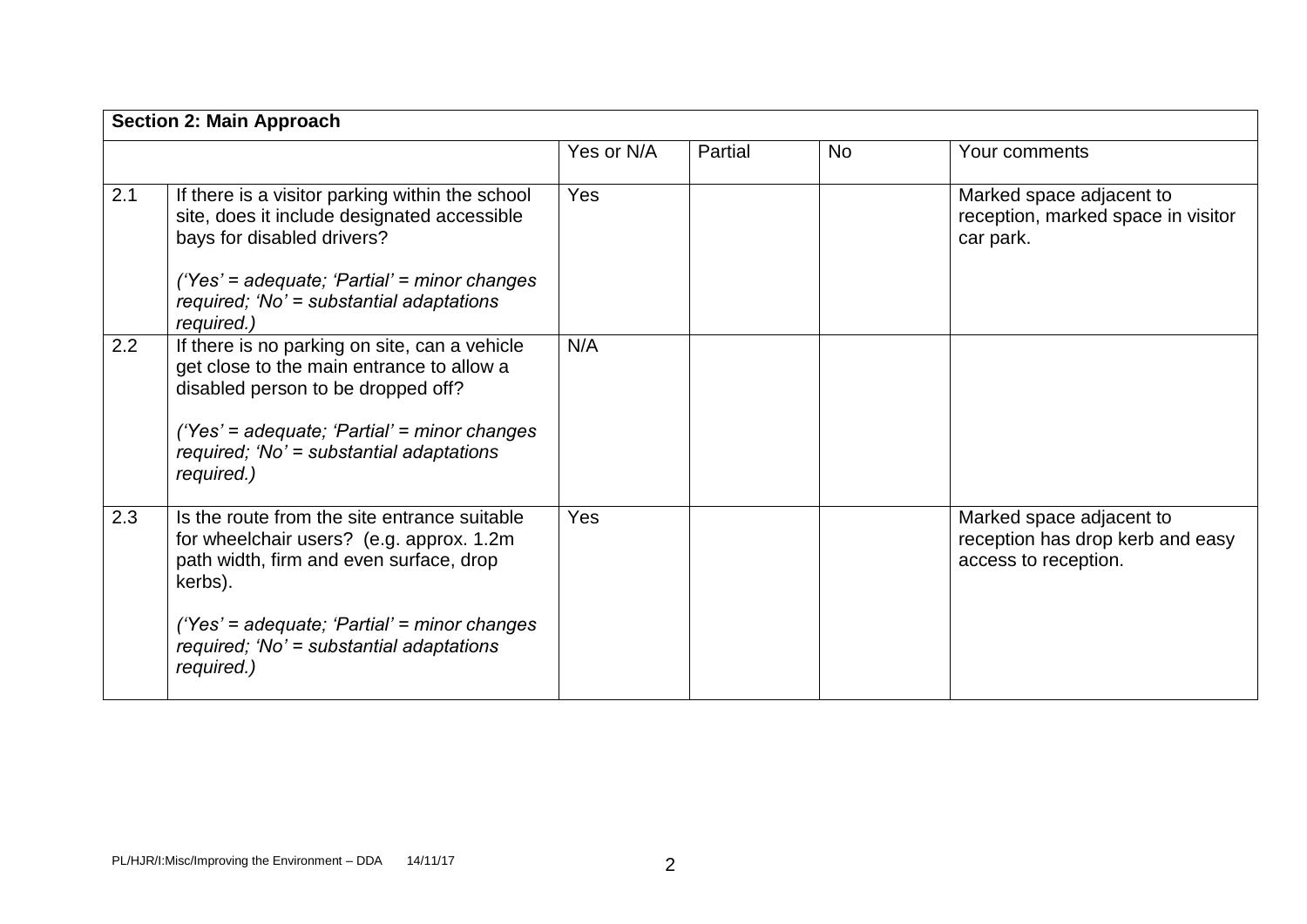| Section 3 - Main School Entrance and Reception                                                                                                                                                                                                                                |            |         |           |                                                                                                                                                         |
|-------------------------------------------------------------------------------------------------------------------------------------------------------------------------------------------------------------------------------------------------------------------------------|------------|---------|-----------|---------------------------------------------------------------------------------------------------------------------------------------------------------|
|                                                                                                                                                                                                                                                                               | Yes or N/A | Partial | <b>No</b> | Your comments                                                                                                                                           |
| Is there level access at the main school<br>entrance? (NB: A small threshold step no<br>greater than 12mm can be considered level.)<br>('Yes' = level; 'Partial' = 1 step; 'No' =<br>several steps at the entrance and no<br>alternative ramp.)                               | Yes        |         |           | Small ramped step where<br>automatic doors run. Less than<br>30mm in height                                                                             |
| If there is a ramp, is it suitable for wheelchair<br>users? (NB Max gradient 1:12, level landing<br>at top of ramp, handrails.)<br>('Yes' = adequate; 'Partial' = minor changes<br>required; 'No' = substantial adaptations<br>required.)                                     |            | Partial |           | Ramps in place to exterior of the<br>building at Foundation stage and<br>side of the playground. Both ramps<br>are steeper than the<br>recommended 1:12 |
| If there are steps, are they suitable for<br>people with walking difficulties?<br>(NB: Handrails to both sides or central,<br>contrasting step edges, even rise to each<br>step.)<br>('Yes' = adequate; 'Partial' = minor changes<br>required; 'No' = substantial adaptations |            | Partial |           | Reception stairs have handrail<br>both sided, stairs leading to year 3<br>classes have handrail one side<br>only.                                       |
|                                                                                                                                                                                                                                                                               | required.) |         |           |                                                                                                                                                         |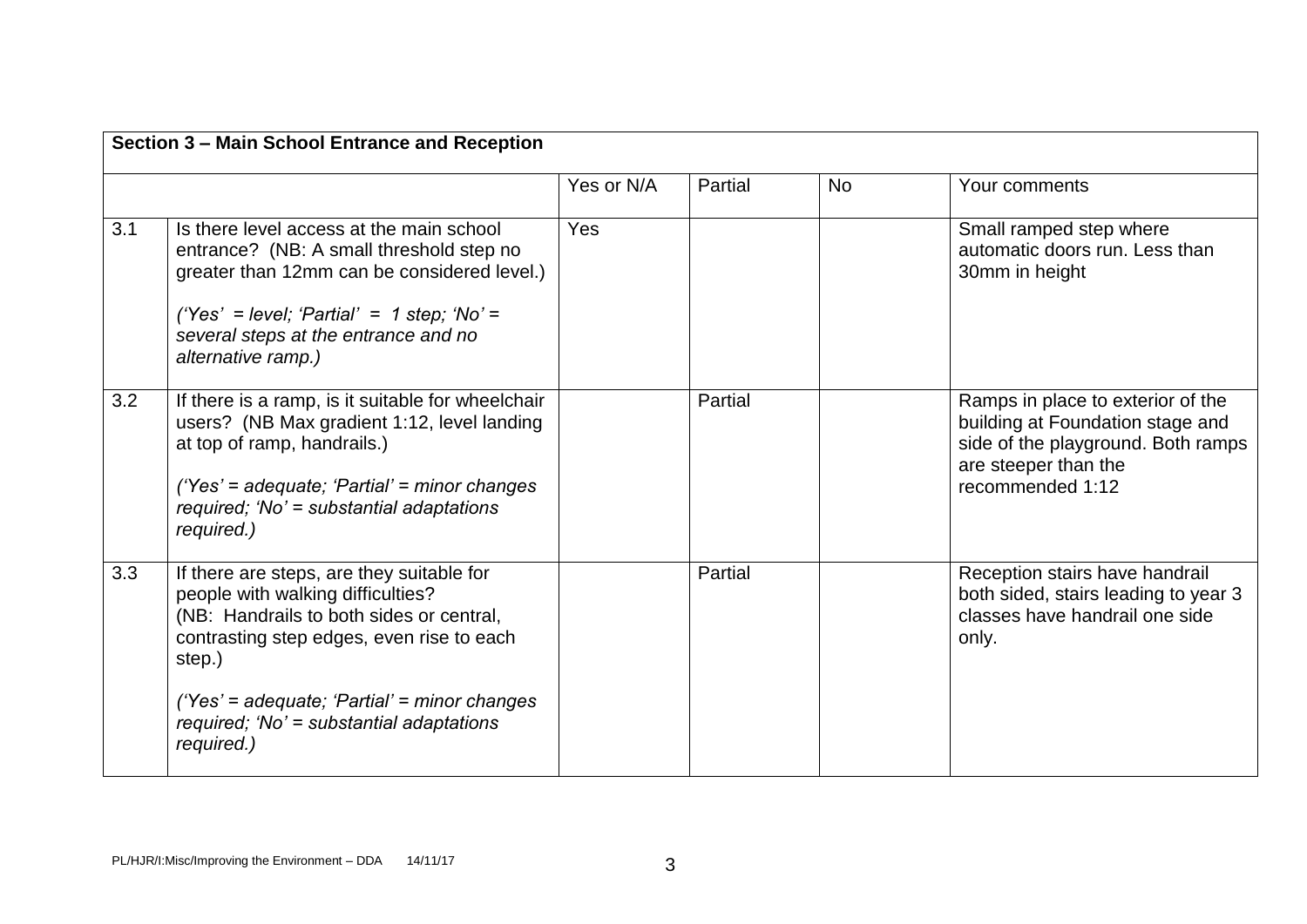|                   |                                                                                                                                                                                                                                                                                   | Yes or N/A | Partial | <b>No</b> | Your comments                                                                                                                                                                                                           |
|-------------------|-----------------------------------------------------------------------------------------------------------------------------------------------------------------------------------------------------------------------------------------------------------------------------------|------------|---------|-----------|-------------------------------------------------------------------------------------------------------------------------------------------------------------------------------------------------------------------------|
| $\vert 3.4 \vert$ | Can a wheelchair user open the entrance<br>door independently? (NB: 750mm clear<br>opening width through a single door, handle<br>within reach from seated position.)<br>$('Yes' = adequate; 'Partial' = minor changes$<br>required; 'No' = substantial adaptations<br>required.) |            | Partial |           | Entrance door is automatic and<br>access is via a push button. The<br>button is <b>1520mm</b> from floor level.<br>The door can be operated via<br>control panel in the office which is<br>in full view of the entrance |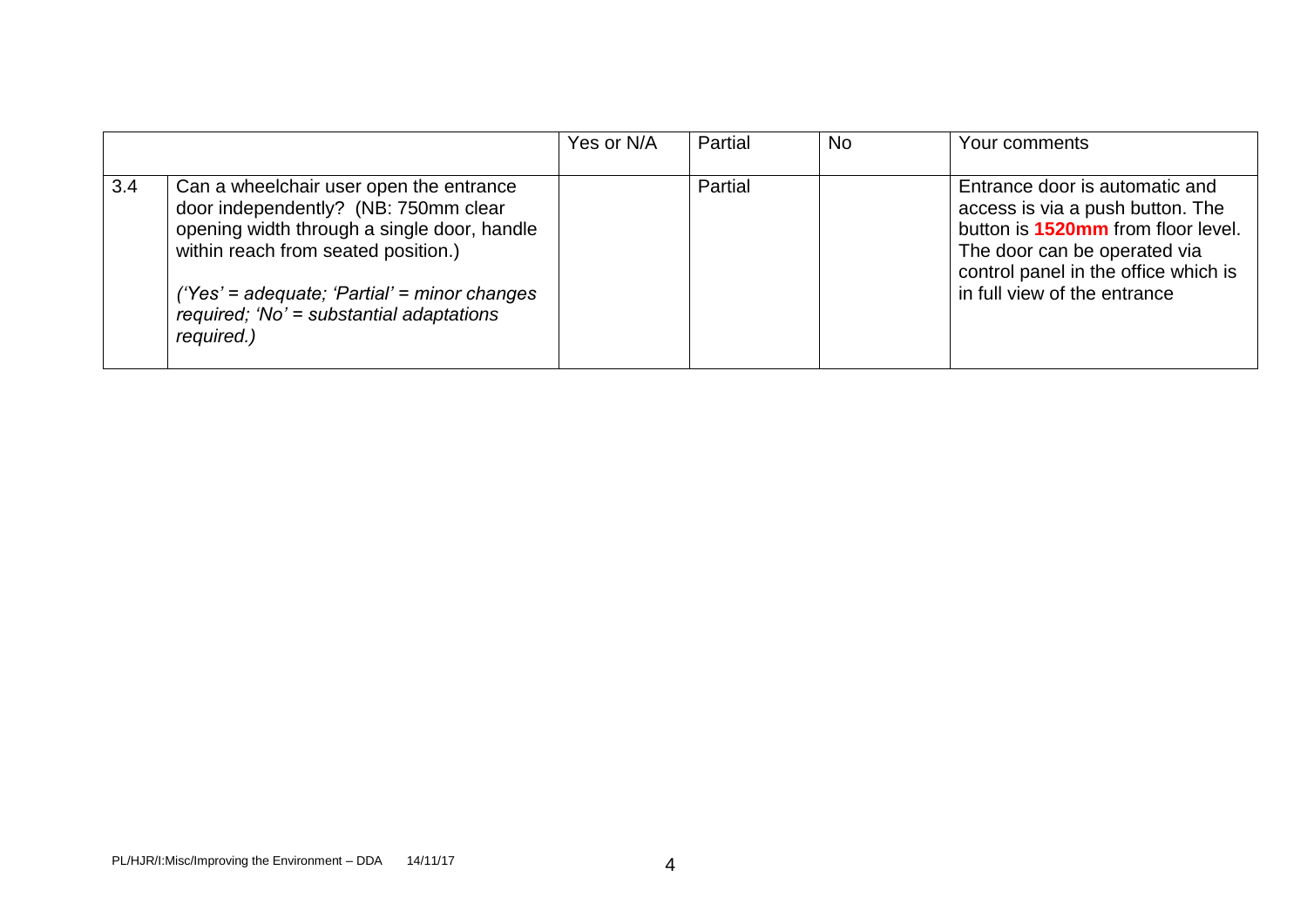|     | Section 4 - External Areas                                                                                                                                                                    |            |         |           |                                                                                                                                                                              |
|-----|-----------------------------------------------------------------------------------------------------------------------------------------------------------------------------------------------|------------|---------|-----------|------------------------------------------------------------------------------------------------------------------------------------------------------------------------------|
|     |                                                                                                                                                                                               | Yes or N/A | Partial | <b>No</b> | Your comments                                                                                                                                                                |
| 4.1 | Do routes between buildings provide<br>independent access for wheelchair users?<br>(If 'Partial' or 'No', please comment on areas<br>for improvement.)                                        |            | Partial |           | Year 6 block accessed via ramp in<br>playground, this is steeper than the<br>recommended 1:12                                                                                |
| 4.2 | What proportion of building entrances have<br>level access for wheelchair users?<br>('Yes = >75%; 'Partial' = 25-75%;<br>'No' = $<$ 25 %. Please comment on areas for<br><i>improvement.)</i> |            | Partial |           | All areas accessible via ramps<br>outside foundation stage and to<br>side of playground. These are<br>steeper than the recommended<br>1:12                                   |
| 4.3 | Is there level access to all unique outdoor<br>areas? (e.g. sports areas, tennis courts,<br>playgrounds, seating areas, etc.)<br>('Yes' = all; 'Partial' = some; 'No' = none.)                |            | Partial |           | All areas can be accessed with the<br>exception of the wooded gazeebo<br>on the field due to the path being<br>woodchip. Other areas accessed<br>via ramps steeper than 1:12 |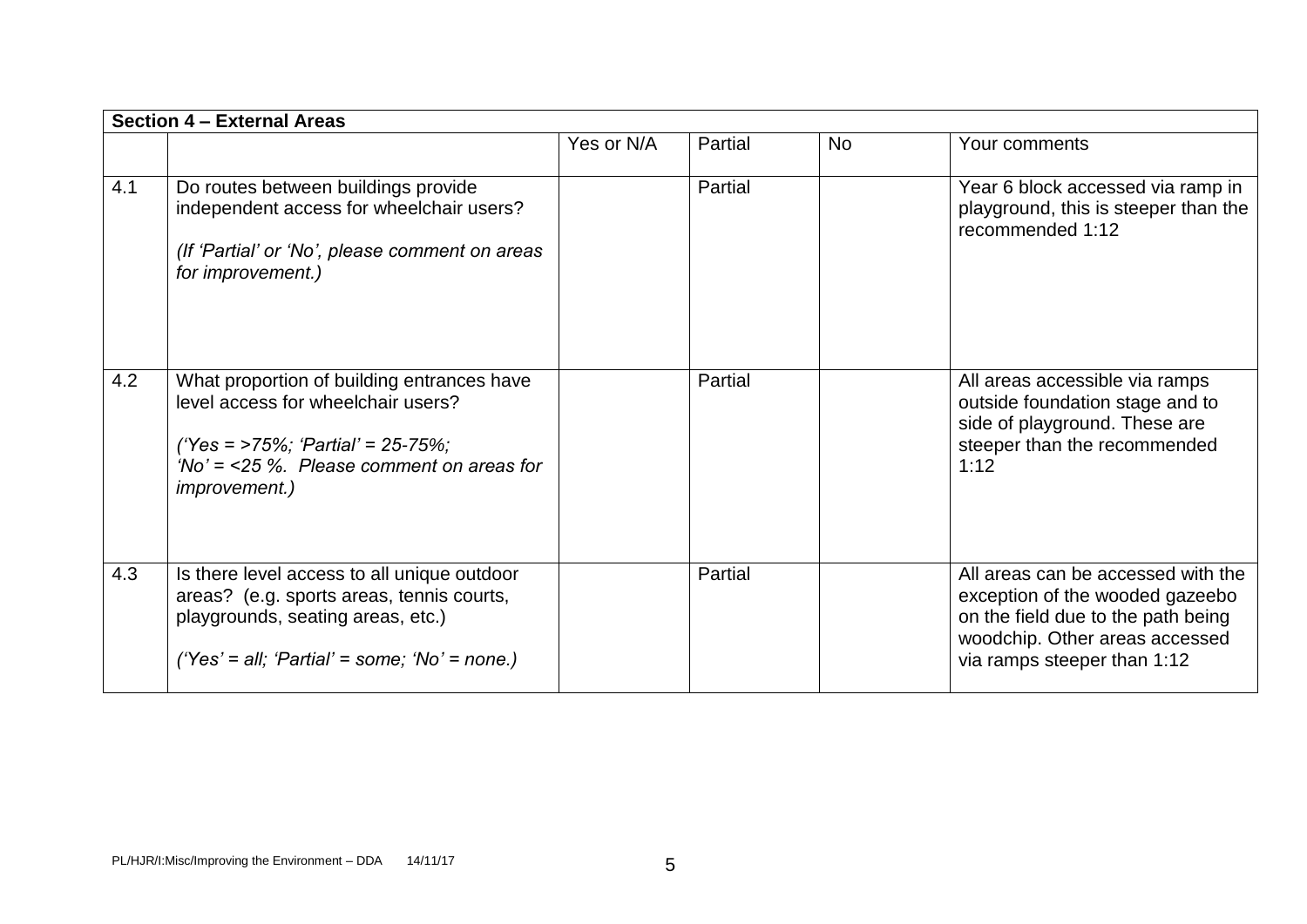|     | Section 5 - Wheelchair Accessible WCs                                                                                                                                                                                                                                                                    |            |         |           |                                                                                       |  |
|-----|----------------------------------------------------------------------------------------------------------------------------------------------------------------------------------------------------------------------------------------------------------------------------------------------------------|------------|---------|-----------|---------------------------------------------------------------------------------------|--|
|     |                                                                                                                                                                                                                                                                                                          | Yes or N/A | Partial | <b>No</b> | Your comments                                                                         |  |
| 5.1 | Does your school have an adapted WC for<br>disabled people?<br>('Yes' = all apply; 'Partial' = minor changes;<br>'No" = substantial adaptations - please give<br>comments.)                                                                                                                              | Yes        |         |           | Adapted WC in key stage 2<br>corridor, this is accessed via ramp<br>steeper than 1:12 |  |
| 5.2 | If your school provides wider access to the<br>Community are there enough accessible<br>WCs?                                                                                                                                                                                                             | N/A        |         |           |                                                                                       |  |
| 5.3 | Is there an accessible changing/shower<br>facility suitable for disabled users? (e.g.<br>level entry shower, lever-type controls,<br>changing area with manoeuvre space for a<br>wheelchair.)<br>('Yes' = easy; 'Partial' = minor changes; 'No'<br>= substantial adaptations - please give<br>comments.) | N/A        |         |           |                                                                                       |  |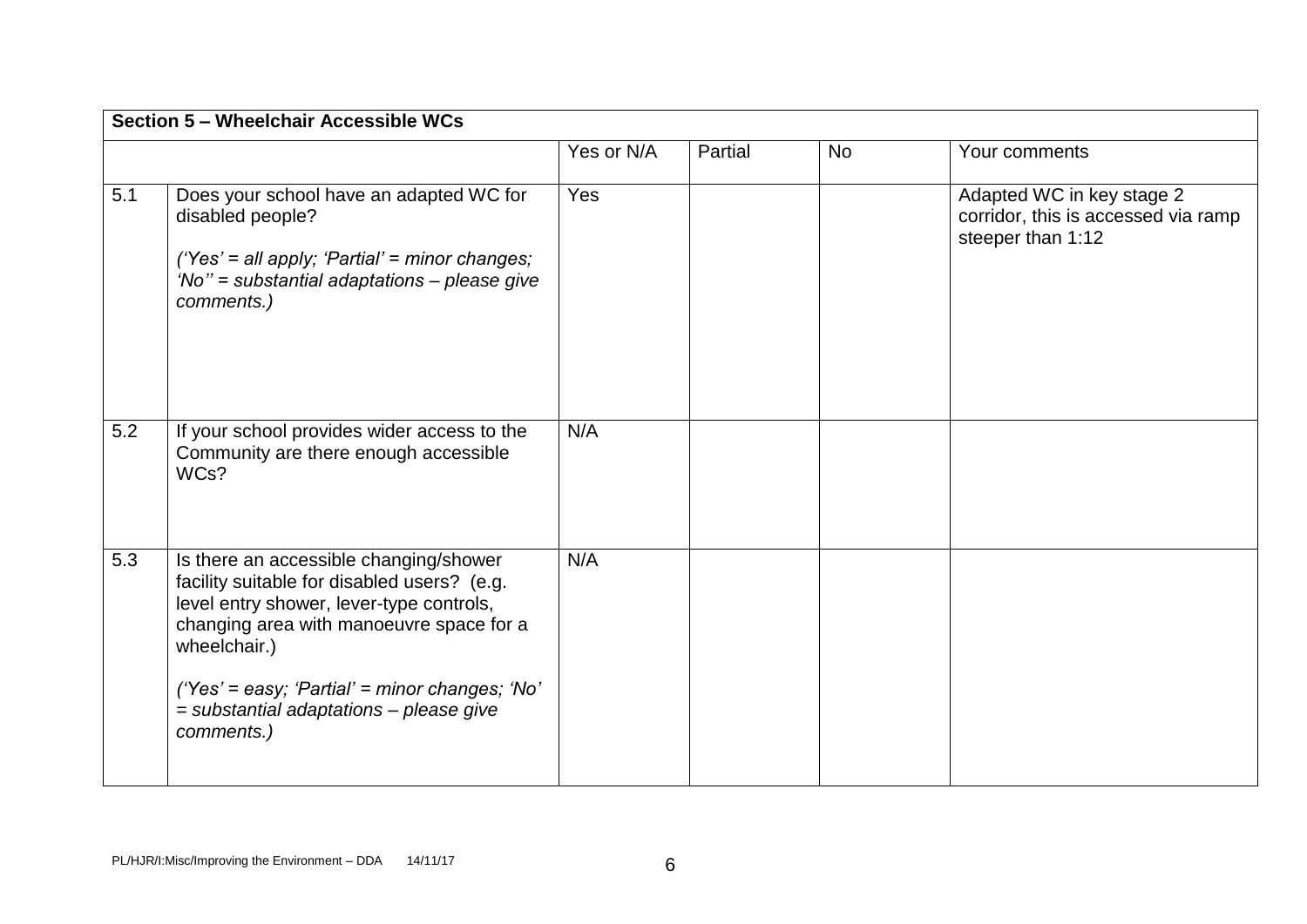|     | <b>Section 6 - Emergency Evacuation Plan</b>                                                                                                                                                                                 |            |         |           |                                                                                     |
|-----|------------------------------------------------------------------------------------------------------------------------------------------------------------------------------------------------------------------------------|------------|---------|-----------|-------------------------------------------------------------------------------------|
|     |                                                                                                                                                                                                                              | Yes or N/A | Partial | <b>No</b> | Your comments                                                                       |
| 6.1 | What proportion of your building(s) are easy<br>to evacuate by people in wheelchairs?<br>('Yes = >75%; 'Partial' = 25-75%;<br>'No' = $<$ 25 %. Please comment on areas for<br><i>improvement.)</i>                           | Yes        |         |           | All assembly points are level with<br>nearest point of exit                         |
| 6.2 | Does your Emergency Evacuation Plan<br>include a strategy for evacuating disabled<br>pupils, staff, visitors and community users?<br>(Please note areas for improvement.)                                                    | Yes        |         |           | Personal evacuation plans are part<br>of the fire risk assessment and<br>H&S policy |
| 6.3 | If you have upper floors, are there means to<br>ensure the evacuation of people with mobility<br>impairments?<br>('Yes' = adequate; 'Partial' = minor changes;<br>'No' = substantial adaptations - please give<br>comments.) | N/A        |         |           |                                                                                     |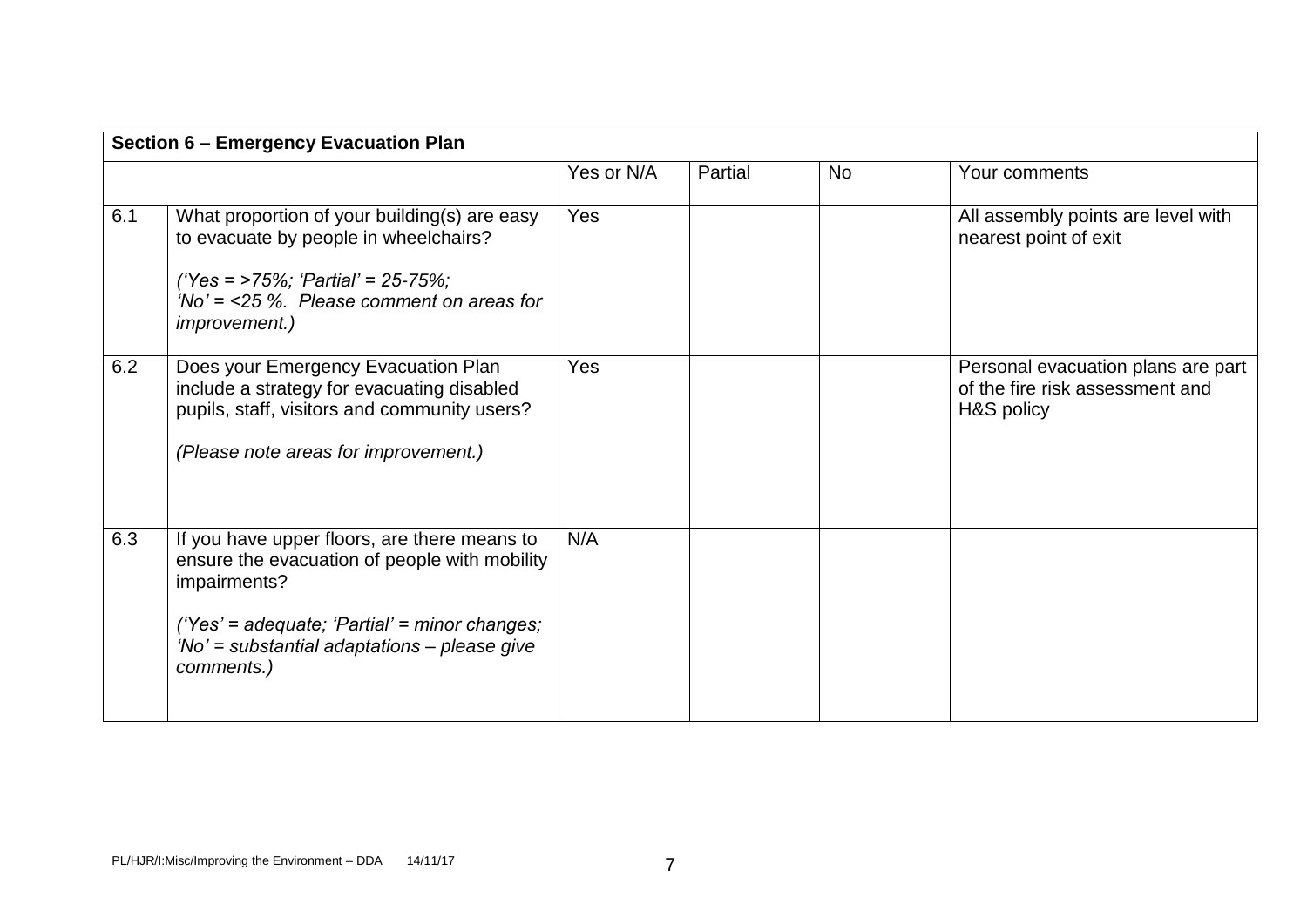|     | Section 7 - Internal Circulation and Access to Facilities Within the School                                                                                                                                                                                                                                                           |            |         |           |                                                                                                                                         |
|-----|---------------------------------------------------------------------------------------------------------------------------------------------------------------------------------------------------------------------------------------------------------------------------------------------------------------------------------------|------------|---------|-----------|-----------------------------------------------------------------------------------------------------------------------------------------|
|     |                                                                                                                                                                                                                                                                                                                                       | Yes or N/A | Partial | <b>No</b> | Your comments                                                                                                                           |
| 7.1 | Are internal circulation routes adequate for<br>wheelchair users? (Min. 1.2m wide.<br>$('Yes' = easy; 'Partial' = minor changes; 'No'$<br>= substantial adaptations - please give<br>comments.)                                                                                                                                       |            | Partial |           | Internal access to foundation stage<br>and year 3 classes are narrower<br>than the recommended 1.2m                                     |
| 7.2 | What proportion of all teaching areas,<br>including the Library, ICT, Music/Drama, Hall<br>and stage, are accessible to wheelchair<br>users.<br>('Yes = >75%; 'Partial' = 25-75%;<br>'No' = $<$ 25 %. Please comment on areas for<br>improvement.) NB: Section 7 covers<br>curriculum access for secondary schools<br>in more detail. |            | Partial |           | All areas are accessible but<br>require using the outside ramps<br>which are steeper than the<br>recommended 1:12                       |
| 7.3 | What proportion of doors into teaching areas<br>are suitable for wheelchair users?<br>(NB: clear opening widths min. 750mm, level<br>thresholds, lever door handles, space to<br>approach and open door.)<br>('Yes = >75%; 'Partial' = 25-75%;<br>'No' = $<$ 25 %. Please comment on areas for<br><i>improvement.)</i>                |            | Partial |           | High level door handles to<br>foundation stage for safeguarding.<br>Button to exit year 6 block is higher<br>than the recommended 750mm |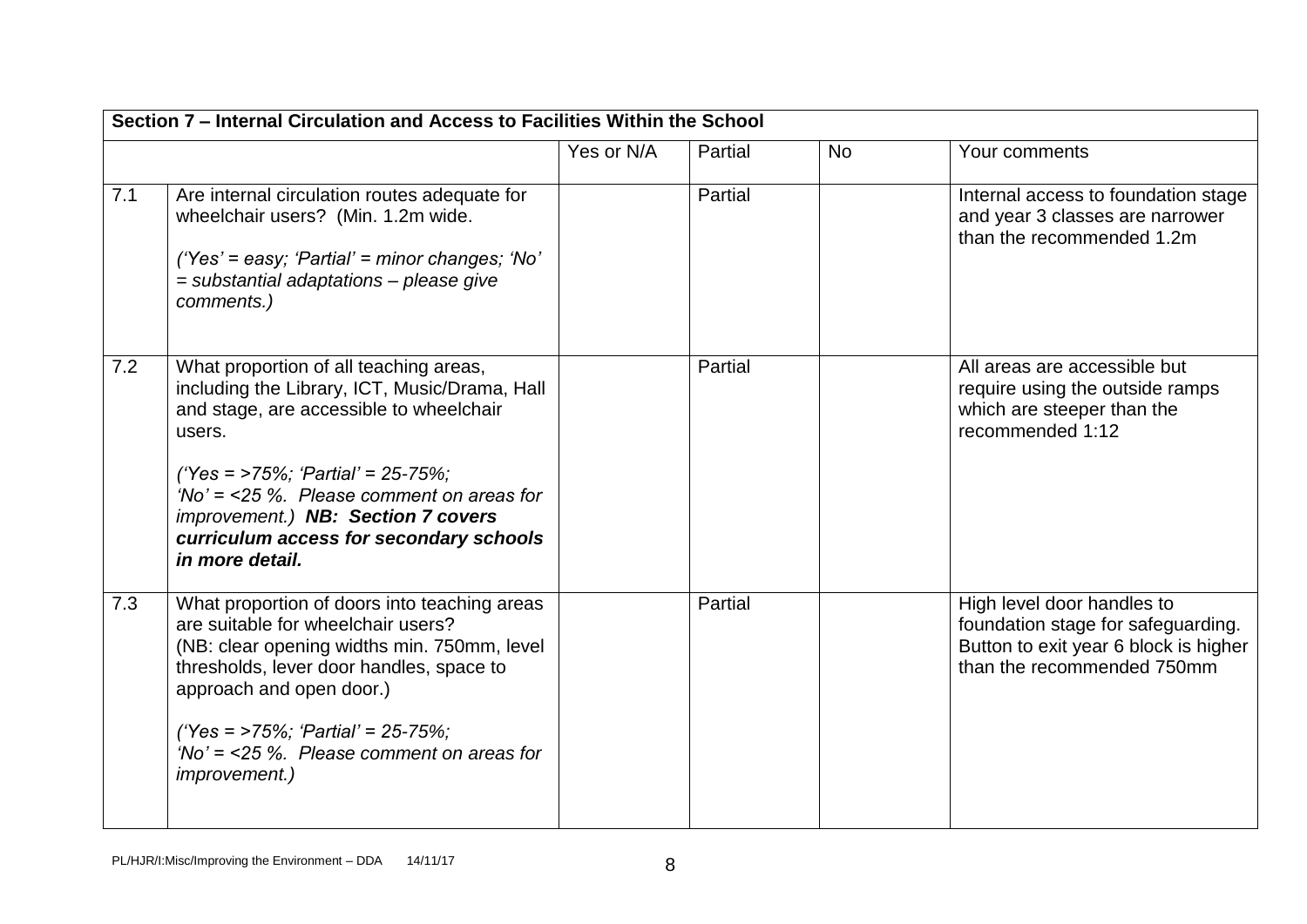## **Section 8 – Physical Access to Curriculum Areas and Unique Facilities (where applicable)**

| <b>Curriculum Area</b> |                        | Total number of teaching areas | Number which are accessible |  |  |
|------------------------|------------------------|--------------------------------|-----------------------------|--|--|
| 8.1                    | Art                    | 16                             | 16                          |  |  |
|                        | Design & Technology    | 16                             | 16                          |  |  |
|                        | <b>Humanities</b>      | 16                             | 16                          |  |  |
|                        | Science                | 16                             | 16                          |  |  |
|                        | Sport                  | $\overline{4}$                 | $\overline{3}$              |  |  |
|                        | Performing Arts        | 16                             | 16                          |  |  |
|                        | <b>Mathematics</b>     | 16                             | 16                          |  |  |
|                        | English                | 16                             | 16                          |  |  |
|                        | Languages              | 16                             | 16                          |  |  |
|                        | $\overline{ICT}$       | 16                             | $\overline{16}$             |  |  |
|                        | Library                | 1                              | $\mathbf 1$                 |  |  |
|                        | Other - please specify |                                |                             |  |  |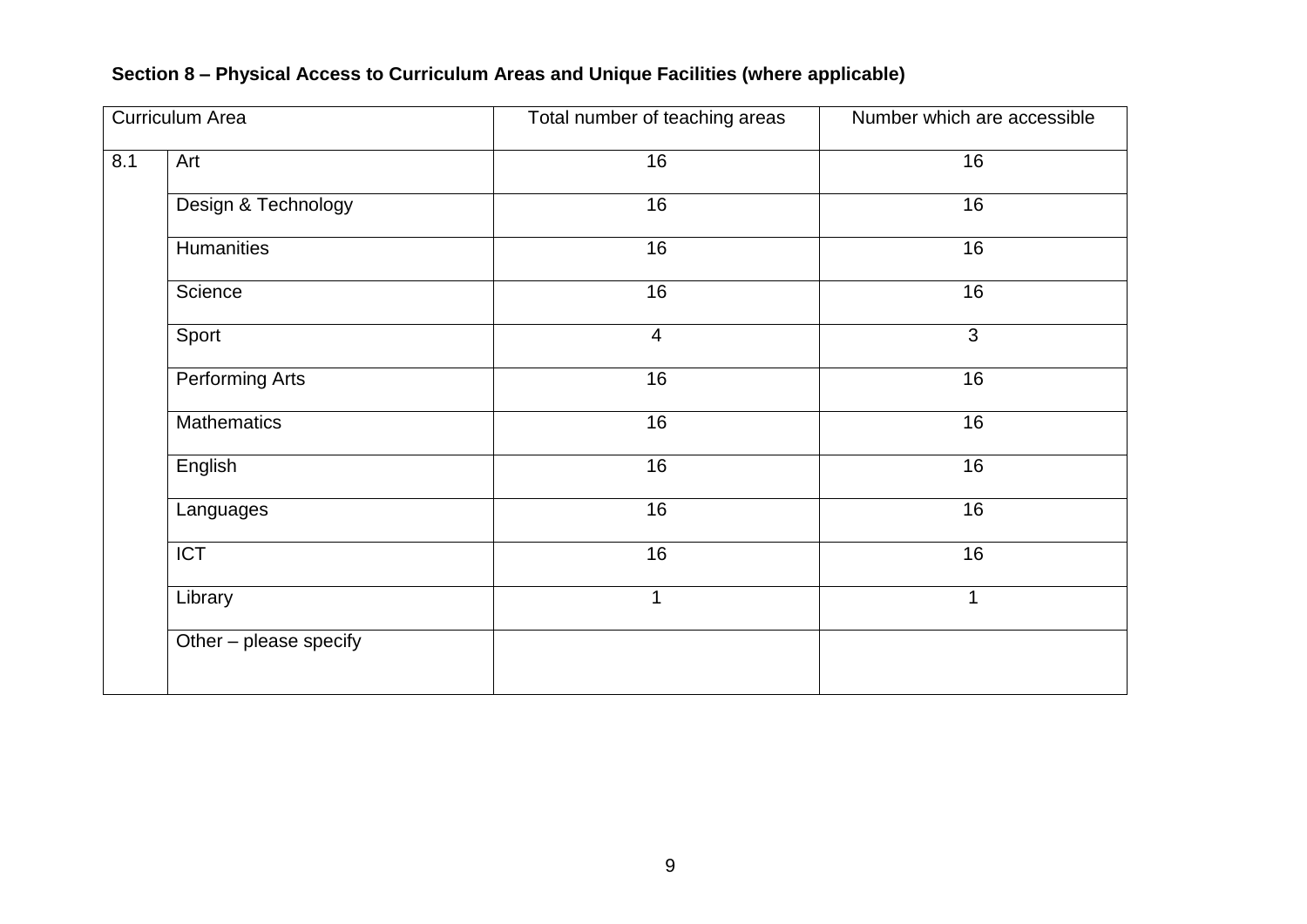## **9. Sensory Environment**

| i)<br><b>Enhanced Acoustic Environment</b> |                 |
|--------------------------------------------|-----------------|
| How many classrooms have the following:    | <b>Comments</b> |
|                                            |                 |
|                                            | .10             |
|                                            |                 |
|                                            |                 |
|                                            | 16              |

**How many classrooms have four or more of the above?** 7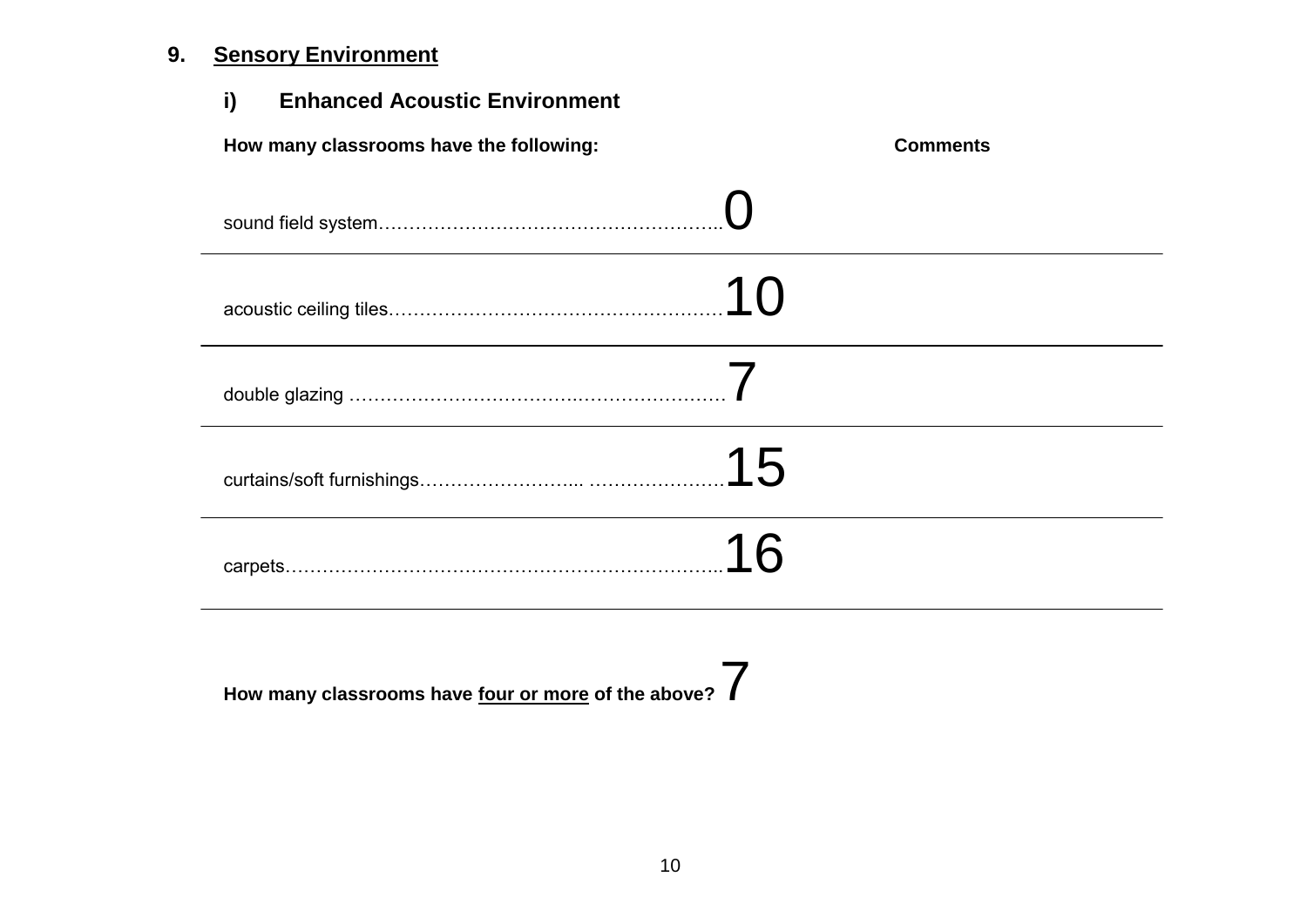## **ii) Enhanced Visual Environment**

**How many classrooms have the following:**

| 16<br>areas lit to 300 lux standard      | blinds to windows subject to direct sunlight $15$ |
|------------------------------------------|---------------------------------------------------|
| 16<br>highlighted edges/steps/doorframes | specialist toys/equipment (VI pupils)             |
|                                          | glare reduced surfaces                            |
| multi-sensory room                       | signage to 'Paving the Way' standard              |
| facility to produce Braille materials    | Colour photocopier                                |
|                                          |                                                   |

Others – please specify

| linds to windows subject to direct sunlight $15\,$    |  |
|-------------------------------------------------------|--|
| specialist toys/equipment (VI pupils).……… $\mathbf 3$ |  |
|                                                       |  |
| signage to 'Paving the Way' standard…… $\bigcup$      |  |
|                                                       |  |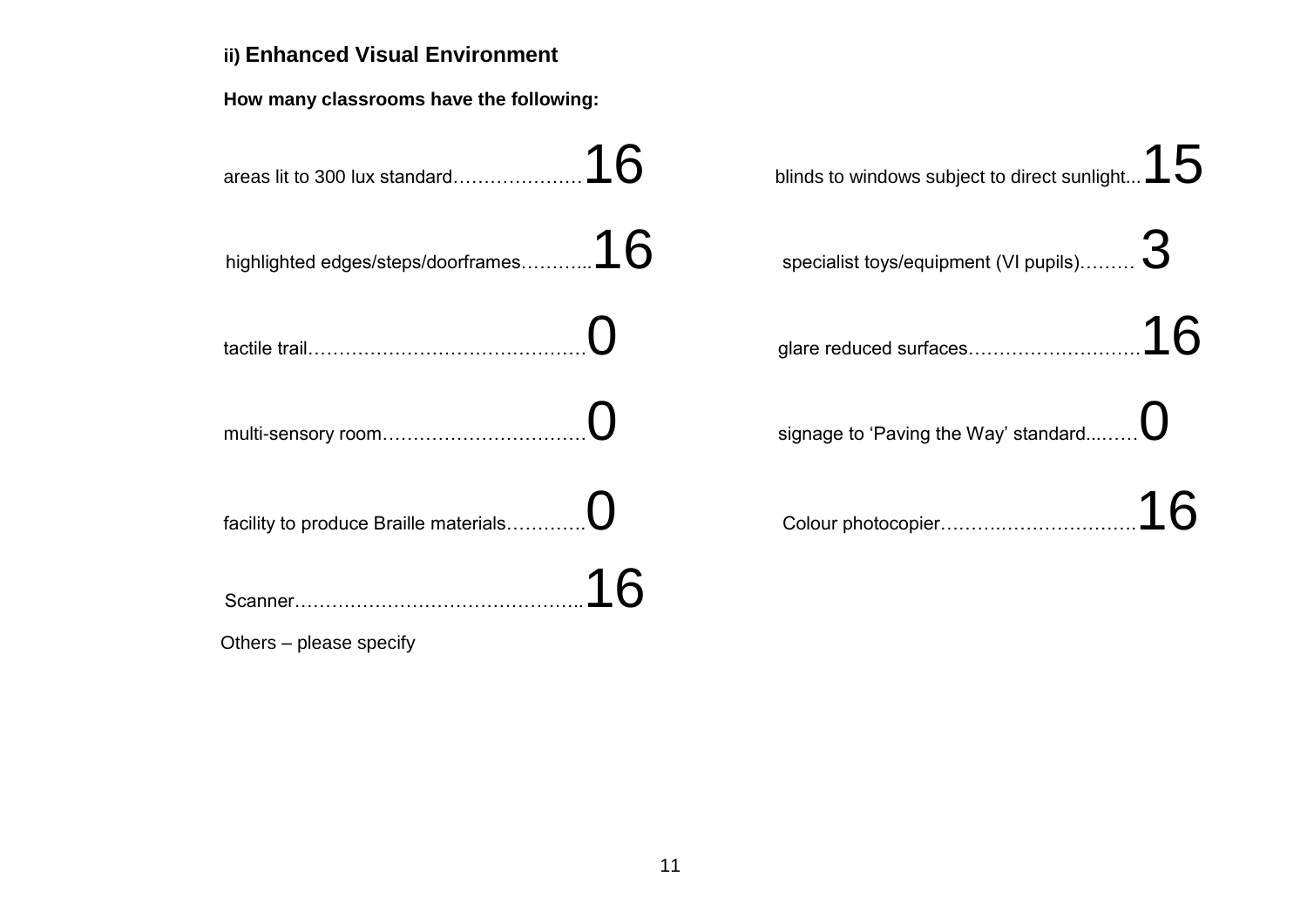## **10. Augmented/Alternative Communications**

#### **Which of the following are in use in school:**

|                                                                      | <b>Yes</b> | <b>No</b> |
|----------------------------------------------------------------------|------------|-----------|
| Signing systems                                                      |            |           |
| [eg Makaton, Sign Supported English,<br>British Sign Language (BSL)] |            |           |
|                                                                      |            |           |
|                                                                      |            |           |
| Picture Exchange Communication system (PECs)                         |            |           |
|                                                                      |            |           |
|                                                                      |            |           |
| Switch operated communication devices                                |            |           |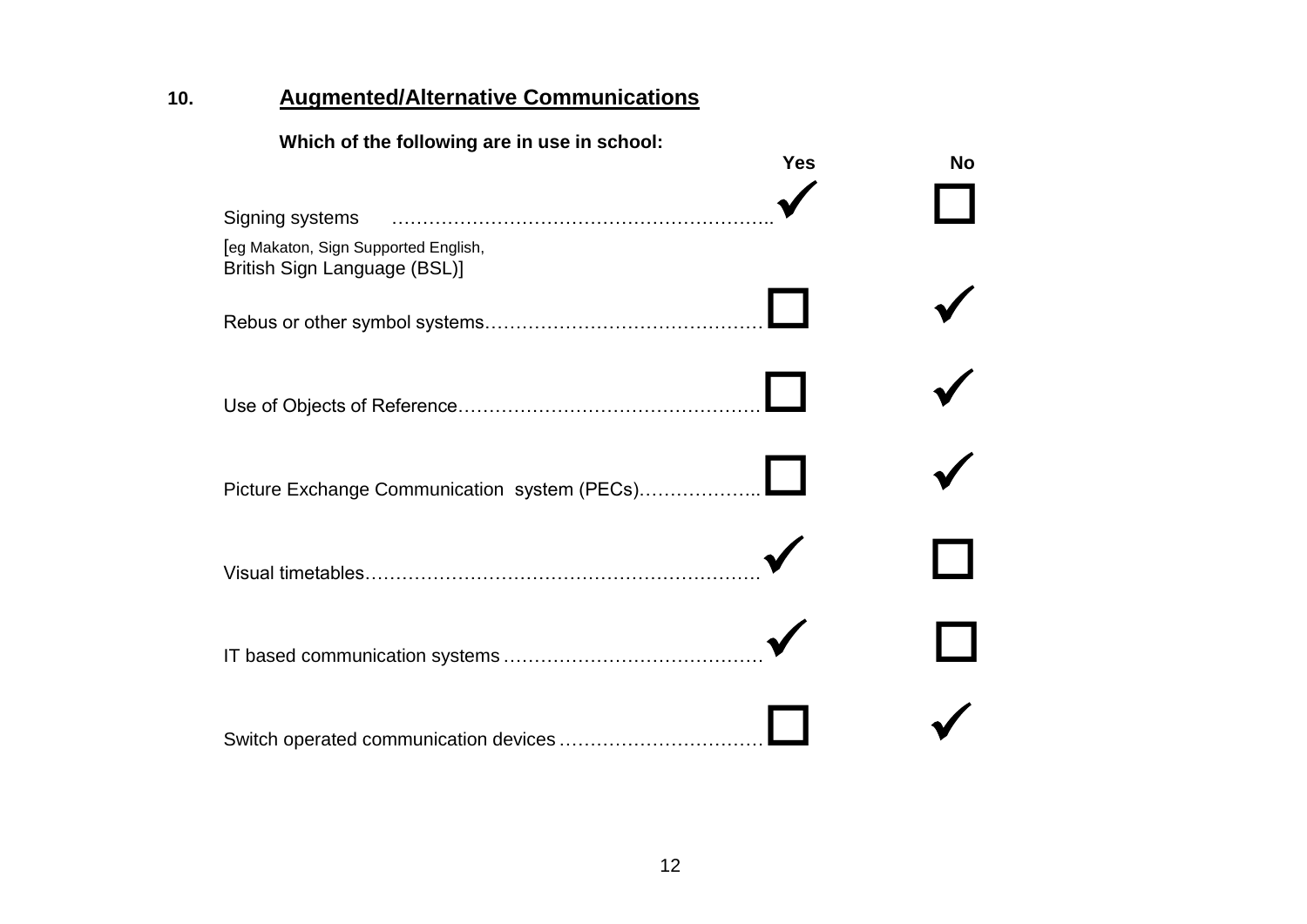#### **11. Other Specialist Resources**

Please specify any *other* specialist resources not already listed - excluding staffing (for example, CCTV) for the use of:

- i) Disabled Pupils foot stands and writing stands;
- ii) Disabled Staff 0
- III) Disabled community Users 0

#### **12. Human Resources**

a) Please list **numbers** (not names) of staff with specialist qualification (accredited) or modules included in initial or postqualification training (e,g.,British Sign Language (CACDP) Stage 1,2 or 3; NVQ in an area of special educational needs; Diplomas or Certificates).

| Qualification: | Teacher/s | <b>Support Staff</b> |
|----------------|-----------|----------------------|
| <b>None</b>    |           |                      |
|                |           |                      |
|                |           |                      |
|                |           |                      |
|                |           |                      |
|                |           | $\sim$               |